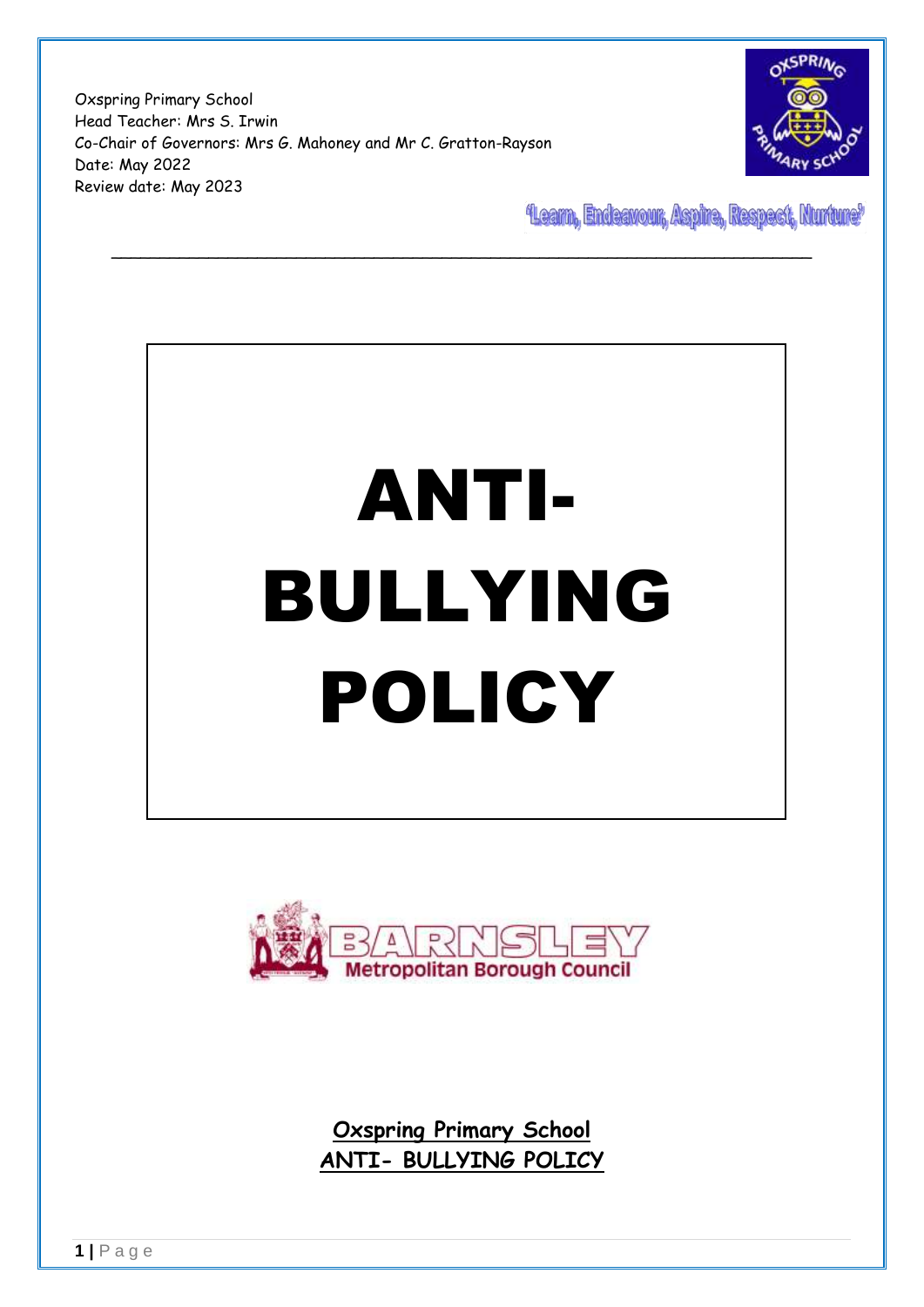**Our School's Mission: 'To be a learning community with a culture of ambition and achievement'**

**Our Vision: 'Embracing Learning – a school for all'**

**Our motto: 'Learn, Endeavour, Aspire, Respect, Nurture'**

**Our Values:**

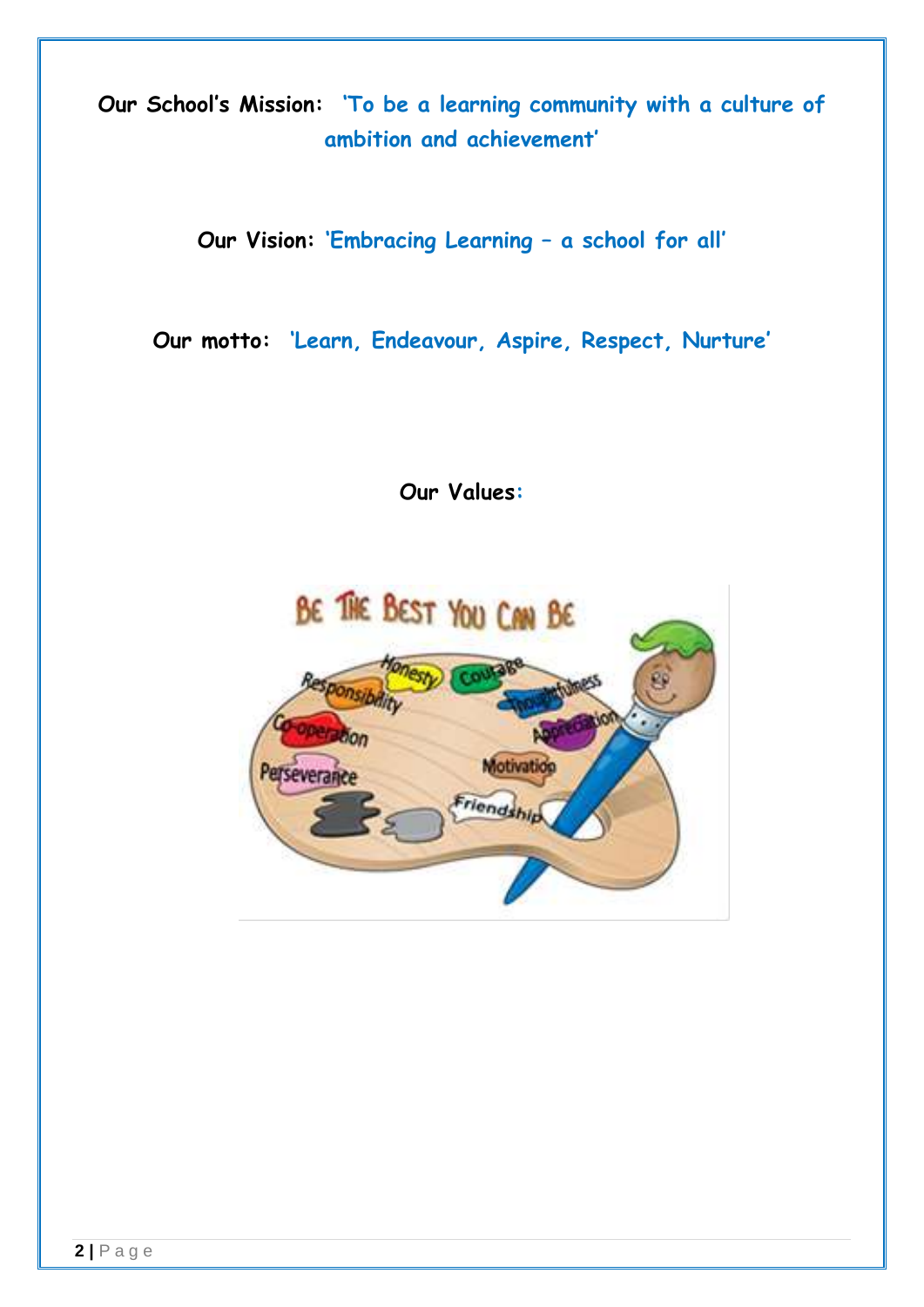# **ANTI-BULLYING POLICY**

# **Introduction**

Oxspring Primary School is a caring and open school and has an inclusive approach to our provision. Our aim is always to involve all our children and stakeholders in all areas of the curriculum and school life. In accordance with our Disability Equality Scheme, we recognise that this may mean making special adaptations or arrangements from time to time for children with specific disabilities. We welcome the involvement of disabled adults in all areas of school life.

This policy should also be read alongside the Behaviour Policy and the latest version of Keeping Children Safe in Education.

# **Aims of this policy**

Everyone at Oxspring Primary School has the right to feel welcome, secure and happy. Only if this is the case will all members of the school community be able to achieve to their maximum potential. Bullying of any sort prevents this being able to happen and prevents equality of opportunity. It is everyone's responsibility to prevent this happening and this policy contains guidelines to support a no-bullying ethos.

Where bullying exists, the victims must feel confident to activate the anti-bullying systems within the school to end the bullying. At Oxspring, we aim to challenge attitudes about bullying behaviour, increase understanding for bullied pupils and build an anti-bullying ethos in the school. We are also keen to work with pupils, families and staff to develop a greater understanding around what constitutes bullying and what are more commonly referred to as friendship issues, falling out or stand-alone incidents. Where it is proven, there can be no justification for bullying and Oxspring Primary School operates a zero tolerance policy.

# **Responsibilities**

Staff:

- to investigate all serious incidents, informing parents and completing the Incident Report Form (this will be updated to the use of CPOMS in summer term 2 2022). The form should be returned to the Headteacher.
- to instigate the appropriate strategy to tackle the incident

#### Parents:

- to report concerns about bullying appropriately to the school ASAP
- to support the appropriate strategy instigated by staff
- to communicate as appropriate with the School

#### Pupils:

to report to an adult in school, any incident either witnessed or which they have become aware of

#### Governors:

- to review the Anti-Bullying Policy on a regular basis to ensure the relevant systems are in place and being operated effectively
- to nominate an individual Governor with responsibility for bullying
- to review and discuss incidents at Governing Body Meetings

#### **What is bullying?**

Bullying is deliberately hurtful behaviour that is repeated over a period of time, making it difficult for the people concerned to defend themselves. This can take the form of name-calling, hitting or kicking, making a fool of someone, teasing or sending nasty notes, threatening violence, damage to another child's property, isolation, ridicule, extortion, or indirect action such as spreading unpleasant stories about